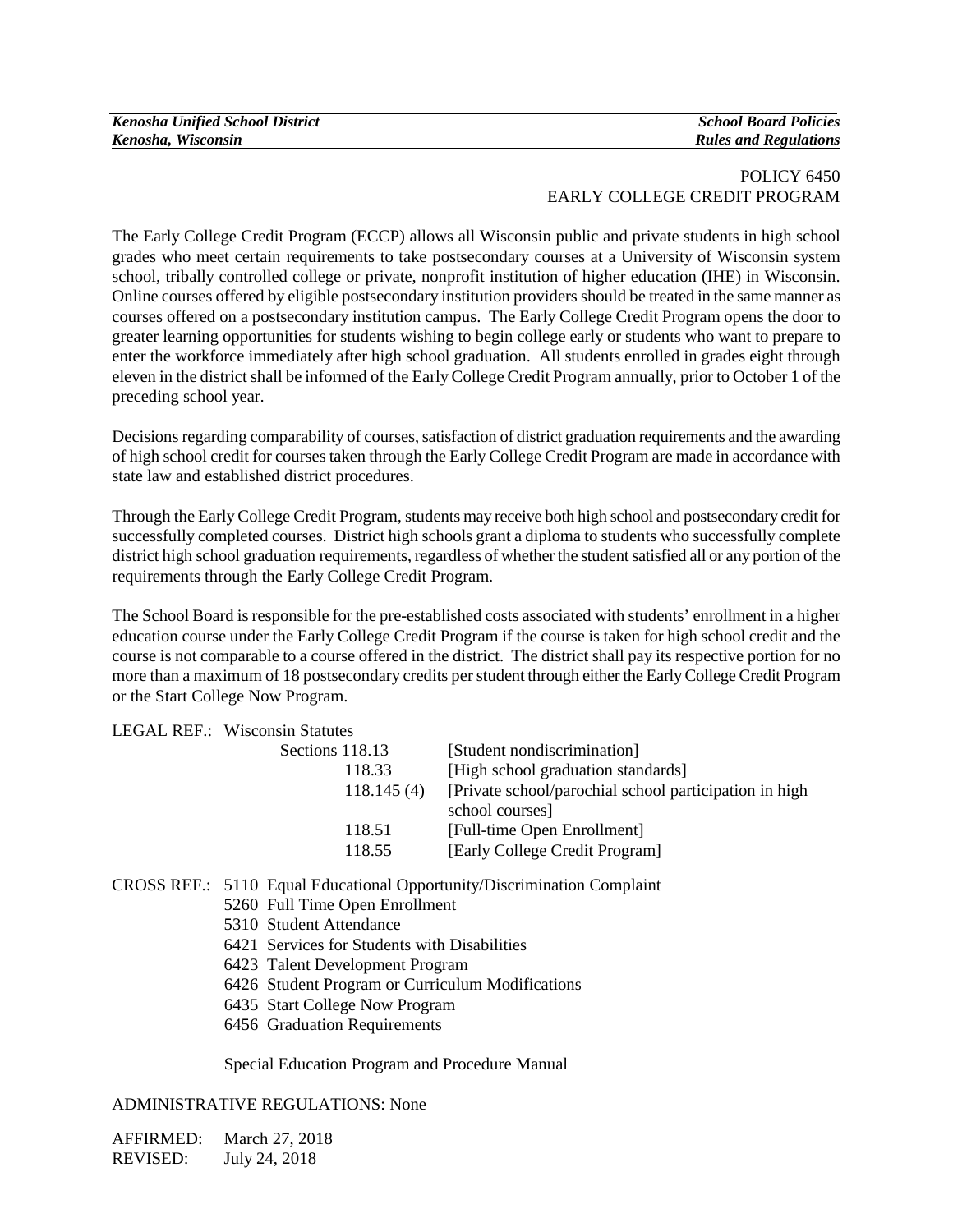# RULE 6450 EARLY COLLEGE CREDIT PROGRAM

All students in high school grades and who meet the program requirements defined by law are eligible to participate in the Early College Credit Program. The student must:

- complete the  $8<sup>th</sup>$  grade.
- apply to the institute of higher education (IHE) in the school semester prior to the one in which the student plans to attend the postsecondary course.
- notify the school board of the district in which they are enrolled, through a high school counselor or designee, of the student's intent to enroll in an institute of higher education. The deadlines for filing the form are no later than March 1 for the fall semester and October 1 for the spring semester. The notice shall include the titles of the courses in which the pupil intends to enroll, the number of credits of each course and shall specify whether they are taking the courses for high school and/or postsecondary credit.

The student's parent/guardian is responsible for satisfactory student attendance and compliance with the state compulsory school attendance law*.* Nonresident open enrollment students attending courses in the District have all the rights and privileges of resident students and are subject to the same rules and regulations as resident students.

The board or designee shall determine whether a postsecondary course is eligible for high school credit, how many high school credits may be awarded, and whether the course is comparable to a course offered in the district. Such decisions shall be made consistent with state law requirements and established by district procedures. Students in grades 9-12 may be eligible to take respective post-secondary courses during the fall, spring, and summer semesters. Participation in this program is limited to a total of 18 college credits, though there is no annual or semester limits.

# Admission and Notification

The school board shall notify the pupil of its determinations, in writing, before the beginning of the semester in which the pupil will be enrolled. If the pupil disagrees with the school board's decision regarding comparability of courses, satisfaction of high school graduation requirements or the number of high school credits to be awarded, the pupil may appeal the school board's decision to the state superintendent within 30 days after the decision. The state superintendent's decision shall be final and is not subject to review.

If an institution of higher education admits a pupil, it shall notify the school board of the school district in which the pupil is enrolled, in writing, within 30 days after the beginning of classes at the institution of higher education. The notification shall include the course or courses in which the pupil is enrolled. If a pupil is not admitted to attend the course that he or she specified in the notice but is admitted to attend a different course, the pupil shall immediately notify the school board of the school district in which he or she is enrolled and the school board shall inform the pupil of its determinations regarding the course to which the pupil was admitted as soon as practicable.

#### Responsibility of Costs Between the District and the IHE

The school board in which a pupil attending an institution of higher education is enrolled shall be responsible for the following amount within 30 days after the end of the semester. The school board shall pay the institution of higher education, on behalf of the pupil, the following amount for any course that is taken for high school credit and that is not comparable to a course offered in the school district: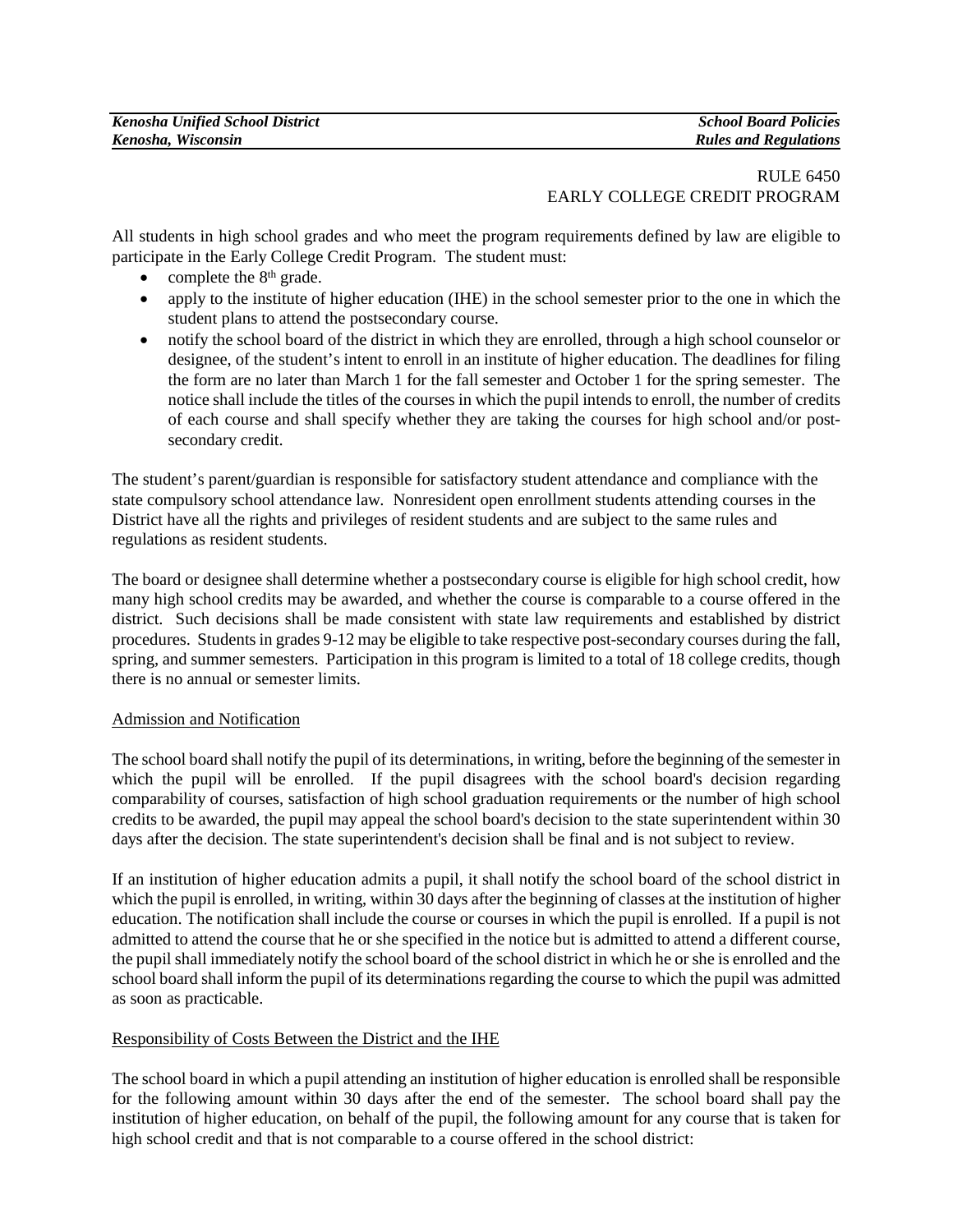## RULE 6450 EARLY COLLEGE CREDIT PROGRAM PAGE 2

- If the pupil is taking a course for high school credit, regardless of whether the course is also taken for postsecondary credit, and if the course is not comparable to a course offered in the school district, 75 percent of the actual cost of tuition for the course.
- If the pupil takes a course under the ECCP at a high school in a school district or at a participating private school, the school board of the school district shall be responsible for the costs of books and other necessary materials for the course.
- If the pupil is taking a course for postsecondary credit and if the course is not comparable to a course offered in the school district, 25 percent of the actual cost of tuition for the course.

Postsecondary courses taken by high school students under the following three conditions are not subject to the cost sharing model under the Early College Credit Program.

- 1. The School Board and either the chancellor of a University of Wisconsin (UW) System 4-year institution or the president of a private, non-profit institution (i.e. a member of the Wisconsin Association of Independent Colleges and Universities) have entered in an agreement to provide a college credit in a high school program to academically qualified students under which participating students may take the course for postsecondary credit (e.g., dual credit program); and
- 2. The instruction of students in the course takes place in a school building in the school district or a school district facility; and
- 3. The individual who provides instruction in the course is a high school teacher who is employed by the school district and certified or approved to provide the instruction by the participating UW-System institution or private, non-profit institution, or a faculty member of the participating UW-System institution or private, non-profit institution, as applicable to the particular college credit in high school program agreement.

If a school board is required to pay, the tuition charged for each credit assigned to the course may not exceed the following:

- For an institution of higher education other than a University of Wisconsin college campus, one-third of the amount that would be charged for each credit assigned to the course to an individual who is a resident of this state and who is enrolled in the educational institution as an undergraduate student. Neither the institution of higher education nor the school board may charge any additional costs or fees to a pupil to attend a course.
- For an institution of higher education that is a University of Wisconsin college campus, one-half of the amounts that would be charged for each credit assigned to the course to an individual who is a resident of this state and who is enrolled in the college campus as an undergraduate student. Neither the college campus nor the school board may charge any additional costs or fees to a pupil to attend a course.
- For an institution of higher education, one-third of the amount that would be charged for each credit assigned to a similar course offered by the University of Wisconsin-Madison to an individual who is a resident of this state and who is enrolled at the University of Wisconsin-Madison as an undergraduate student. Neither the institution of higher education nor the school board may charge any additional costs or fees to a pupil to attend a course.

Within 30 days after the end of the semester, the school board shall pay the institution, on behalf of the pupil, the amount determined and shall submit an itemized report to the department of instruction of the amounts paid under this subdivision. The secretary of the department of workforce development shall, on behalf of the school board, pay to the department of public instruction the following amount: